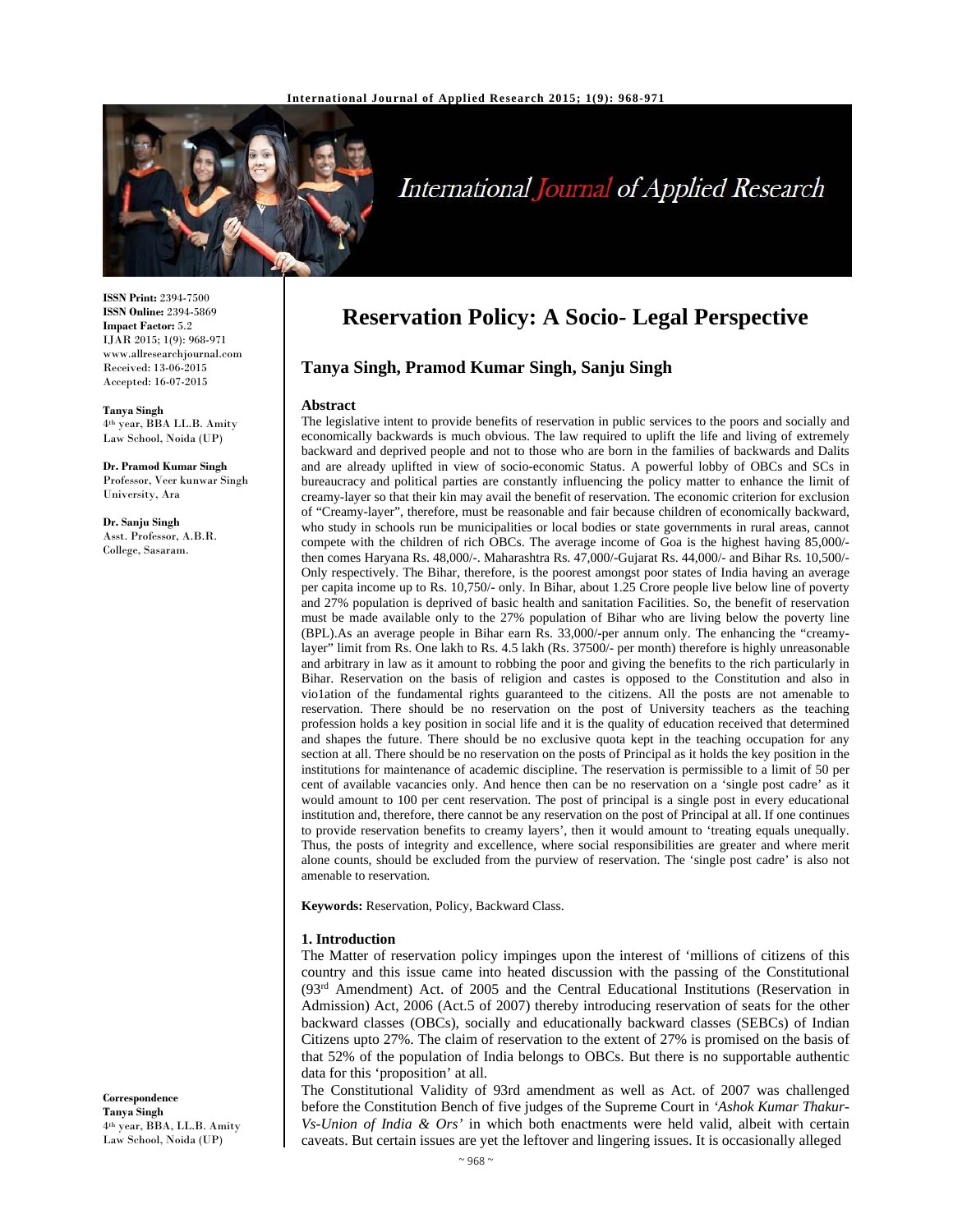that "a tiny elite is grabbling up the benefits genuinely poors and the darker layer sleeping distance away from the special concessions." as revealed in a research conducted by the A.N. Sinha Institute of Social Studies, Patna. This paper deals with three issues-whether benefits of reservation going to the real backward and deprived people? Whether reservation should extend to the posts of grater responsibilities? Whether exclusion of creamy layer' by the present system of executive and states and Union Government is reasonable?

## **2. Benefit of Reservation to really backwards**

The legislative intent to provide benefits of reservation in public services to the poors and socially and economically backwards is much obvious. The law required to uplift the life and living of extremely backward and deprived people and not to those who are born in the families of backwards and Dalits and are already uplifted in view of socioeconomic Status. A powerful lobby of OBCs and SCs in bureaucracy and political parties are constantly influencing the policy matter to enhance the limit of creamy-layer so that their kin may avail the benefit of reservation in public services and in fact their successful efforts have deprived millions of genuinely poor and deprived OBCs and SCs/STs of the benefits of reservations.

The Apex Court through its pronouncements in 'Indira Sawhney -V- Union of India' [1] ruled that the government has no option but to exclude the "creamy layer" ofdesignated OBCs for the purpose of conferring the Constitutional benefit of reservation. [2] Justice Krishna Lyre in 'Akhil Bhartiya Soshit Karamchari, Sangh (Railway) -Vs- Union of India and other" [3] categorically held. "may be, some of the forward lines of the backward classes" have "their electoral Muscle………. caste" so strong as "Scares way even radical parties from talking secularism to them." But the so called "dubious brand" and the powerful lobby of OBCs in power have successfully managed to snatch away the benefit of reservation by enhancing limit of creamy layer from genuine and real backwards who are yet deprived of public services due to poverty and backwardness.

The economic criterion for exclusion of "Creamy-layer", therefore, must be reasonable and fair because children of economically backward, who study in schools run be municipalities or local bodies or state governments in rural areas, cannot compete with the children of rich OBCs who study in private convent schools. Nearly 38 percent population ol Indians are poor, as per survey based on new health, nutrition, education, sanitation and income indicators conducted by the National Sample Survey Organization (NSSO) in the year 2004-2005. [4] In 2007, another committee formed by the National Commission on unorganized sector has also reported that 77 per cent of the population lived below the poverty line and earned less than Rs. 20 a day.[5] In June 2009, a rural development ministry sponsored committee has estimated that 50 percent of Indian were poor. On the basis of the number of BPL ration card issued so far which is nearly 10.86 Criers house-holds [6]. The national average income in 2007-08 was estimated to be Rs. 34.000/- only and the state-wise income were different. The average income of Goa is the highest having 85,000/ then comes Haryana Rs. 48,000/-. Maharashtra Rs. 47,000/- Gujarat Rs. 44,000/- and Bihar Rs. 10,500/- Only respectively [7].

India having an average per capita income upto Rs. 10,750/ only. In Bihar, about 1.25 crore people live below line of poverty and 27% population is deprived of basic health and sanitation Facilities  $[8]$ . Nearly 2.8 percent population of Bihar is on the verge of starvation. 58.4% children of the state are underweight and do not get recommended food and facilities. Thus, the extremely poor person of Bihar comprises 1.9 per cent population of India. So, the benefit of reservation must be made available only to the 27%population of Bihar who are living below the poverty line (BPL).

As an average people in Bihar earn Rs. 33,000/-per annum onIy [9]. Theenhancing the "creamy-layer" limit from Rs. One lakh to Rs. 4.5 lakhs (Rs. 37500/- per month) therefore is highly unreasonable and arbitrary in law as it amount to robbing the poor and giving the benefits to the rich particularly in Bihar, where per capita income per annum is much below the national average income. It amounts to giving equal treatment to two unequal's, one who earn salary up to Rs. 35,000/- per month and other who earn up to 33,000/- per annum.

The religion and castes cannot be basis for providing reservation benefits to the OBCs as held by Hon'ble Supreme Court in 'The State of Madras -Vs- Champakam' [10]. The Supreme Court held that reservation on the basis of religion and castes is opposed to the Constitution and also in vio1ation of the fundamental rights guaranteed to the citizens. The provisions of Article 46 cannot override the provisions of Article 29 (2), because the directive principles of states policy were then taken as subsidiary to fundamental rights. The 93rd constitutional amendment introduced a new clause (5) in Article 15, which provides:

"Nothing in this article or in Sub-Clause (8) of clause (1) of article 19 shall prevent the state from making special provision by law, for the advancement of any socially and educationally backward classes of citizen or for the scheduled castes or the scheduled tribes in so far as such special provision relate to their admission to the educational institutions including private education institutions, whether aided or unaided by the state, other than the minority educational institutions referred to in clause (1) of article 30."

To give effect to the provisions of this new clause (5) of Article 15, the Parliament enacted Act 5 of 2007, which makes provision for reservation of 15% seats for the scheduled caste, 7 ½% for the scheduled tribes, and 27% for the other backward classes in Central educational institutions. [11]

The main object to the 93rd constitutional amendment and the law enacted there under was to overcome the impediments caused by 11-judges bench decisions of Supreme Court in T.M.A. Pai Foundation',10 in which by majority, overruled the earlier 5-judges bench decision of Supreme Court in 'Unni Krishnan.<sup>[12]</sup> The Supreme Court held that all citizens have fundamental right to establish educational institutions under article  $19(1)$  (g), and the term 'Occupation' in this article comprehends the establishment and running of educational institutions. The State regulation regarding admissions in such institution would not be regarded as an unreasonable restriction on fundamental right to carry on business under Article 18 (6) of the Constitution. However, the unaided educational institutions held are clearly and completely out of the intervention of the State under Article 16 $(6)$ <sup>[13]</sup>

The Bihar, therefore, is the poorest amongst poor states of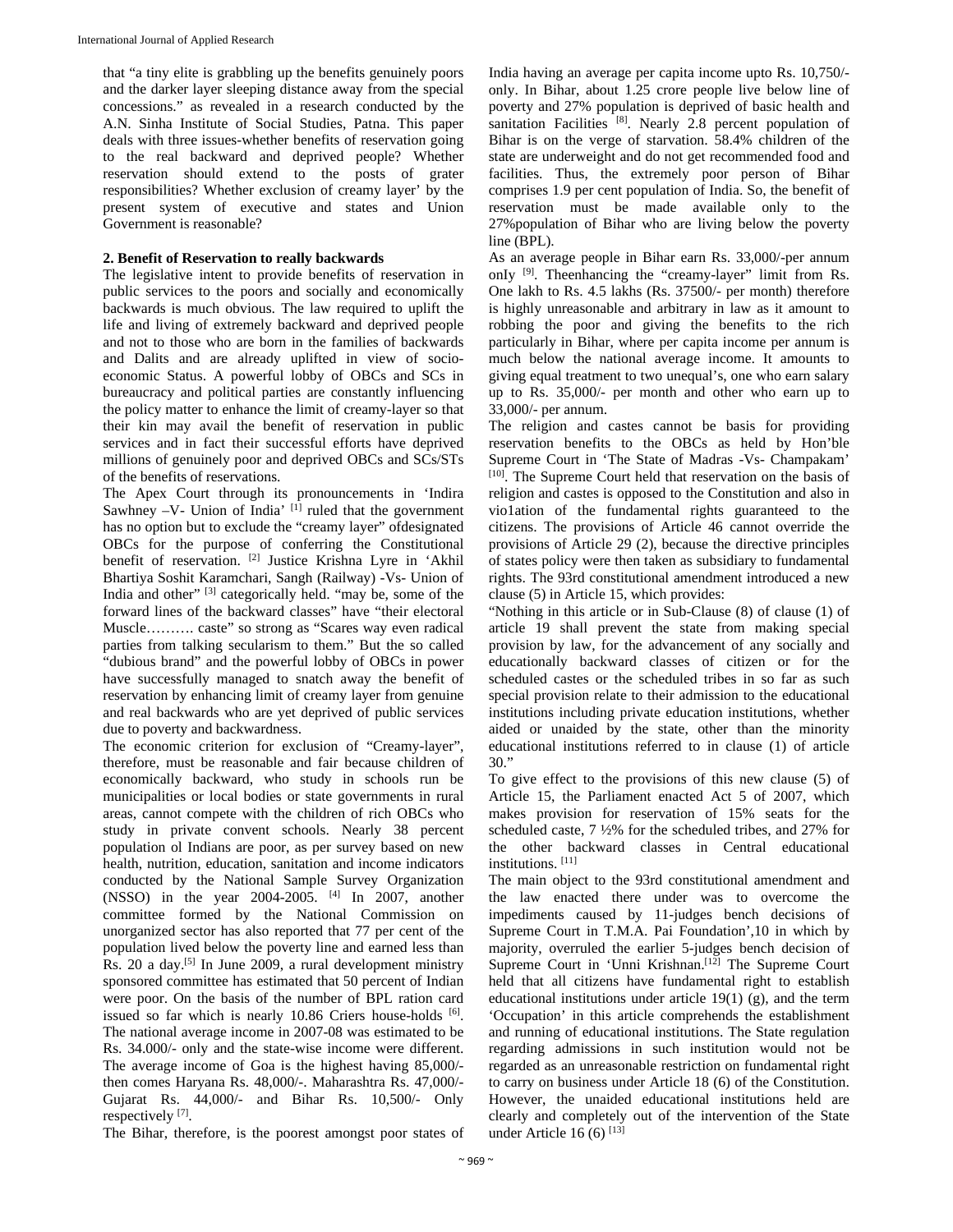### **3. Reservation should not be extended to the posts of greater responsibilities.**

The reservation can be made in public services and also in this matter of admission to the educational institutions for the Scheduled castes, Scheduled tribes and other backward classes (OBCs). And the OBCs mean "the class or classes of citizens who are socially and educationally backward and are so determined by the central Government."[14]

The whole subject of providing reservation is to uplift the socio—economic situation of OBCs, SC and STs. But all the posts are not amenable to reservation. The Hon'ble Supreme Court has ruled in 'lndira Sawhney -Vs'- Union of India' [4] that there should be no reservation on the post of University teachers as the teaching profession holds a key position in social life and it is the quality of education received that determined and shapes the future as well as the competitive capacity of individuals and lays foundation for his career in life. Therefore, it should, held further, be necessary that there should be no exclusive quota kept in the teaching occupation for any section at all.

The Division Bench of Patna High Court in 'Ratneshwar Prasad Singh -Vs- State ofBihar<sup>7</sup> [15] case, relying upon Indira Sawhney case, has also ruled that there should be no reservation on the posts of Principal as it holds the key position in the institutions for maintenance of academic discipline:

"However, as regards the question of reservation in the post of principal of the constituent colleges of the Universities in Bihar, I am of the view that the principal of a college holds a key position in the institution and that the maintenance and academic discipline and imparting of proper education in the college much depend on the ability personality and efficiency of the individual holding the post of principal. Therefore, in respect of appointment of the principal of the college, there should be no compromise as regards the merit of the incumbent on any ground". (Para—22)

The reservation is permissible to a limit of 50 per cent of available vacancies only [16]. And hence then can be no reservation on a 'single post cadre' as it would amount to 100 per cent reservation  $[17]$ . The post of principal is a single post in every educational institution and, therefore, there cannot be any reservation on the post of Principal at all. [18] The single post in a particular subject constitute a cadre itself for the purpose of reservation and therefore single post of

lecturer in History cannot be reserved as it was a cadre in itself and for the reason that the post of lecturer in History is not interchangeable with other posts of lecturers in other subjects [19].

## **"Creamy layer" must be excluded from the purview of reservation**

The certain section of backwards, which have ceased to be backward because they have become economically forward or advanced' are termed as the "Creamy-layer" of the backward classes of citizens. The Mandal Commission, set up in 1979 to identify the backwards, also admitted the existence of "creamy layer" among backward castes. It also confirmed that the benefit of reservation have really gone primarily to the relatively more advanced caste amongst the notified backward classes. It is therefore necessary that a periodical review of reservation policy and the criteria of backwardness should be made essentially and the absence of periodical review would amount to freezing the backwardness.

The Hon'ble Supreme Court held in 'Indira Sawhney-I' and 'Indira Sarhney-II' that the exclusion of creamy layers is perfectly justified and Constitutional. Non- exclusion of 'creamy-layer' violates the principle of equality in two ways. Firstly, if one continues to provide reservation benefits to creamy layers',then it would amount to 'treating equals unequally' vis-a-vis persons belongs to 'forward' or 'advanced' class, and secondly on the other hand, to rank them with rest of backward classed would amount to treating 'un-equals equally'. Thus, non-exclusion of creamy-layer leads to 'perverting' the very objective of special constitutional provisions. The Hon'ble Justice Bhandari rightly said; "creamy layers inclusion robs the poor and gives to the rich."

According to various pronouncements of Supreme Court. particularly Indira Sawhney-II and 'Nagaraj' cases, the exclusion of creamy-layer is essential for upholding the paramount principle of' equality  $[20]$  and there is no possibility of inclusion of creamy layer even in future by resorting to the amendment of the Constitution as such because an amendment will be totally illegal and violate the basic structure of the constitution  $[21]$ . Thus, the inclusion of creamy layer. Therefore, cannot he allowed to be perpetuate even by Constitutional amendment [22].

To conclude, a special provision of reservation should be less than 50% of the limit, and therefore a special provision of should not exceed beyond the outer limit of 50% of the total available seats. The Supreme Court in 'K.C. Vasant Kumar' case', emphasized the consideration of "administrative efficiency" by stating that reservation should be permitted only certain cases where 'expertise and skill are of essence. "Merit alone must be the sole and decisive consideration." In 'Indira Sawhney-1', the Supreme Court forcefully reiterated that in certain cases that call for highest level of intelligence, skill and excellence, there should not be reservation in those cases [23]. The Supreme Court in 'Indira Sawhney-1' expressly excluded certain professions such as "technical posts in research". "Super-specialties in medicine and engineering", "Professor in Education", "Pilots in Airlines" Scientists in nuclear science" etc. from reservation.

Thus, the posts of integrity and excellence, where social responsibilities are greater and where merit alone counts, should be excluded from the purview of reservation. The 'single post cadre' are also not amenable to reservation. The whole concept of 'creamy-layer' is confined only "to other Backward classes and has no relevance in the case of Scheduled Tribes and Scheduled Castes" [24]. Two reasons are mainly advanced for this proposition, Firstly, scheduled castes and scheduled tribes "form a single class" and exc1usion can be made only by the parliament after the President has determined the list of SCs and STs [25]. As the Supreme Court has observed that exclusion of the 'creamy layer' is the truly the inclusion of the real backward ones and it is for this the government should always keep under review the question of reservation of seats and only the classes which are really socially and educationally backward should be allowed to have the benefit of reservation  $[26]$ . Therefore, the exclusion of the creamy layer amongst the SCs and STs is now also absolutely imperative.

## **References**

- 1. Indira Sawhney-Vs- Union of India and Ors, 9 Judges Bench, 1992 suppl. 3 SCC 215.
- 2. Indira Sawhney-Vs-Union of India &Ors. AIR 2000 SC